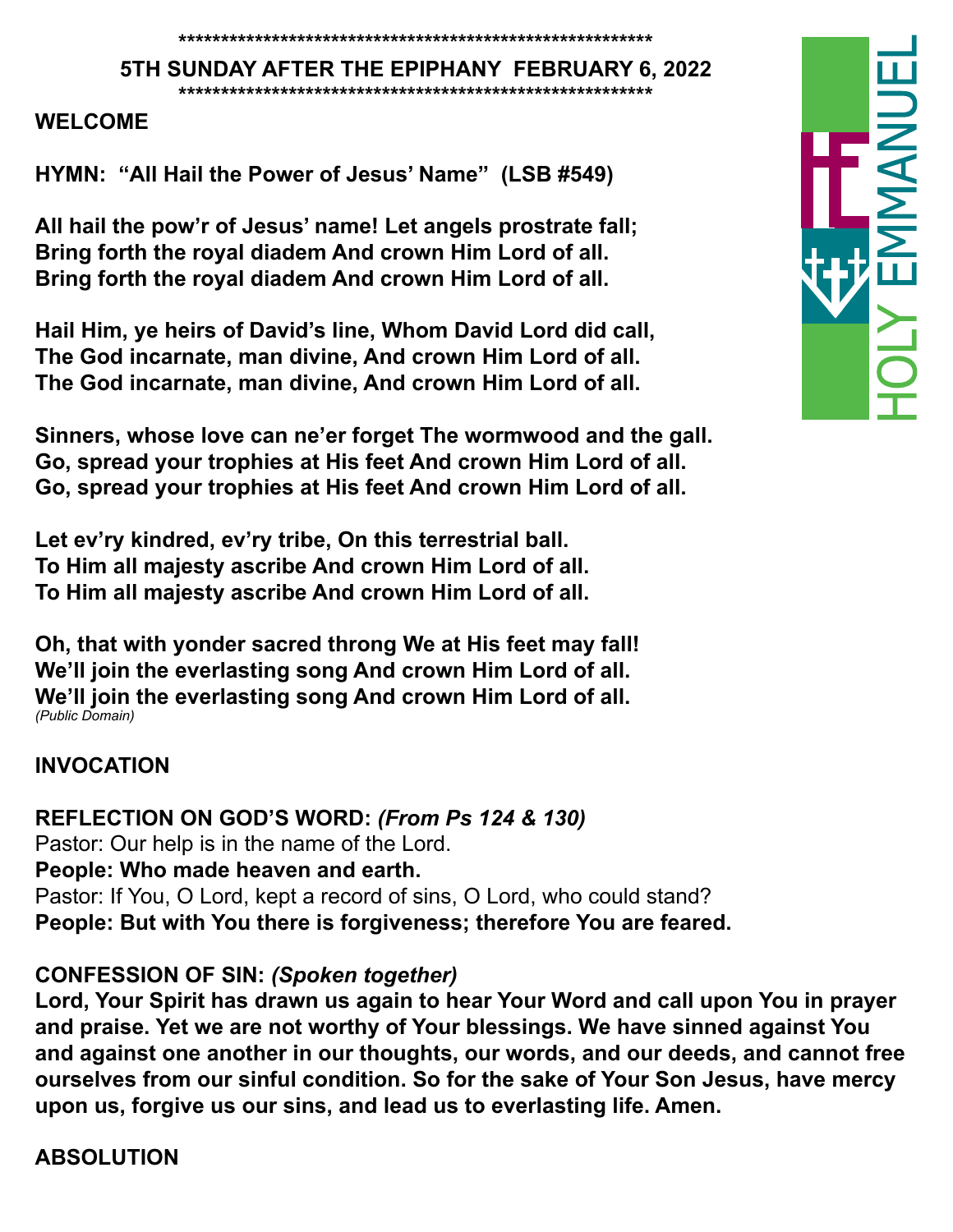#### **HYMN OF PRAISE:** *(Sung together, LSB p. 204)*

**To God on high be glory And peace to all the earth; Goodwill from God in heaven Proclaimed at Jesus' birth! We praise and bless You, Father; Your holy name, we sing Our thanks for Your great glory, Lord God, our heav'nly King.**

**To You, O sole-begotten, The Father's Son, we pray; O Lamb of God, our Savior, You take our sins away. Have mercy on us, Jesus; Receive our heartfelt cry, Where You in pow'r are seated At God's right hand on high.**

**For You alone are holy; You only are the Lord. Forever and forever, Be worshiped and adored; You with the Holy Spirit Alone are Lord Most High In God the Father's glory. "Amen!" our glad reply!**

#### **OLD TESTAMENT READING: Isaiah 6:1-13**

In the year that King Uzziah died, I saw the Lord seated on a throne, high and exalted, and the train of his robe filled the temple.  $2$  Above him were seraphs, each with six wings: With two wings they covered their faces, with two they covered their feet, and with two they were flying. 3 And they were calling to one another: "Holy, holy, holy is the LORD Almighty; the whole earth is full of his glory." <sup>4</sup> At the sound of their voices the doorposts and thresholds shook and the temple was filled with smoke. 5 "Woe to me!" I cried. "I am ruined! For I am a man of unclean lips, and I live among a people of unclean lips, and my eyes have seen the King, the LORD Almighty." <sup>6</sup> Then one of the seraphs flew to me with a live coal in his hand, which he had taken with tongs from the altar. 7 With it he touched my mouth and said, "See, this has touched your lips; your guilt is taken away and your sin atoned for." 8 Then I heard the voice of the Lord saying, "Whom shall I send? And who will go for us?" And I said, "Here am I. Send me!" <sup>9</sup> He said, "Go and tell this people: "'Be ever hearing, but never understanding; be ever seeing, but never perceiving.' <sup>10</sup> Make the heart of this people calloused; make their ears dull and close their eyes. Otherwise they might see with their eyes, hear with their ears, understand with their hearts, and turn and be healed." <sup>11</sup> Then I said, "For how long, O Lord?" And he answered: "Until the cities lie ruined and without inhabitant, until the houses are left deserted and the fields ruined and ravaged,  $12$  until the LORD has sent everyone far away and the land is utterly forsaken.  $13$  And though a tenth remains in the land, it will again be laid waste. But as the terebinth and oak leave stumps when they are cut down, so the holy seed will be the stump in the land."

## **EPISTLE READING: 1 Corinthians 14:12-20**

<sup>12</sup>...Since you are eager to have spiritual gifts, try to excel in gifts that build up the church. <sup>13</sup> For this reason anyone who speaks in a tongue should pray that he may interpret what he says. <sup>14</sup> For if I pray in a tongue, my spirit prays, but my mind is unfruitful. <sup>15</sup> So what shall I do? I will pray with my spirit, but I will also pray with my mind; I will sing with my spirit, but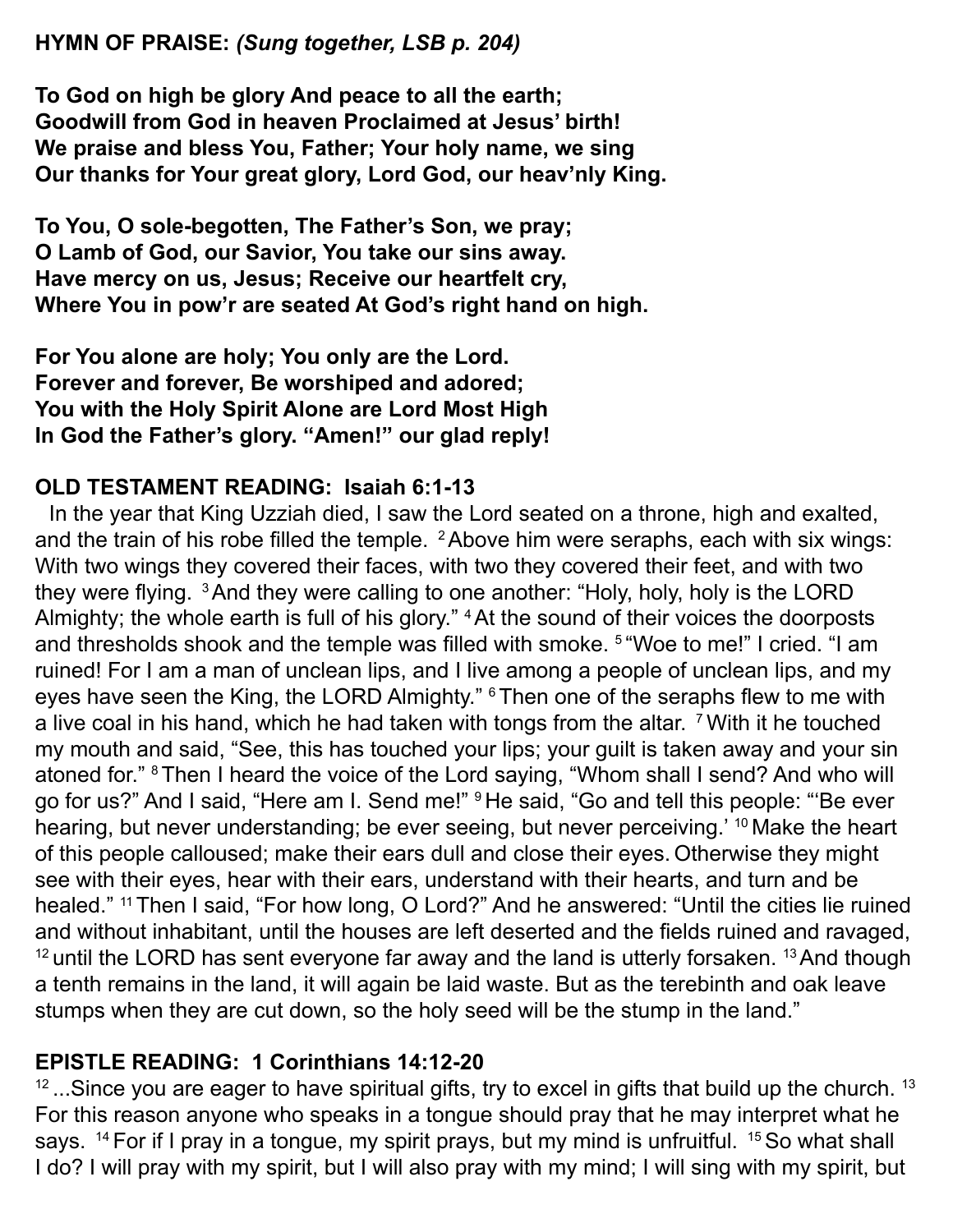I will also sing with my mind. <sup>16</sup> If you are praising God with your spirit, how can one who finds himself among those who do not understand say "Amen" to your thanksgiving, since he does not know what you are saying? <sup>17</sup> You may be giving thanks well enough, but the other man is not edified. <sup>18</sup> I thank God that I speak in tongues more than all of you. <sup>19</sup> But in the church I would rather speak five intelligible words to instruct others than ten thousand words in a tongue. <sup>20</sup> Brothers, stop thinking like children. In regard to evil be infants, but in your thinking be adults.

One day as Jesus was standing by the Lake of Gennesaret, with the people crowding around him and listening to the word of God,  $2$  he saw at the water's edge two boats, left there by the fishermen, who were washing their nets.  $3$  He got into one of the boats, the one belonging to Simon, and asked him to put out a little from shore. Then he sat down and taught the people from the boat. <sup>4</sup> When he had finished speaking, he said to Simon, "Put out into deep water, and let down the nets for a catch." <sup>5</sup> Simon answered, "Master, we've worked hard all night and haven't caught anything. But because you say so, I will let down the nets." <sup>6</sup> When they had done so, they caught such a large number of fish that their nets began to break.  $7$  So they signaled their partners in the other boat to come and help them, and they came and filled both boats so full that they began to sink. <sup>8</sup> When Simon Peter saw this, he fell at Jesus' knees and said, "Go away from me, Lord; I am a sinful man!" <sup>9</sup> For he and all his companions were astonished at the catch of fish they had taken, <sup>10</sup> and so were James and John, the sons of Zebedee, Simon's partners. Then Jesus said to Simon, "Don't be afraid; from now on you will catch men." <sup>11</sup> So they pulled their boats up on shore, left everything and followed him.

## **CONFESSION OF FAITH:** *(The Nicene Creed)*

**I believe in one God, the Father Almighty, maker of heaven and earth and of all things visible and invisible. And in one Lord Jesus Christ, the only-begotten Son of God, begotten of his Father before all worlds, God of God, Light of Light, very God of very God, begotten, not made, being of one substance with the Father, by whom all things were made; who for us men and for our salvation came down from heaven and was incarnate by the Holy Spirit of the virgin Mary and was made man; and was crucified also for us under Pontius Pilate. He suffered and was buried. And the third day he rose again according to the Scriptures and ascended into heaven and sits at the right hand of the Father. And he will come again with glory to judge both the living and the dead, whose kingdom will have no end. And I believe in the Holy Spirit, the Lord and giver of life, who proceeds from the Father and the Son, who with the Father and the Son together is worshipped and glorified, who spoke by the prophets. And I believe in one holy Christian and apostolic Church, I acknowledge one Baptism for the remission of sins, and I look for the resurrection of the dead and the life of the world to come. Amen.** 

**SONG: "Jesus, You Alone Are Worthy"** *(Jennifer Randolph)*

**Jesus, You alone are worthy,**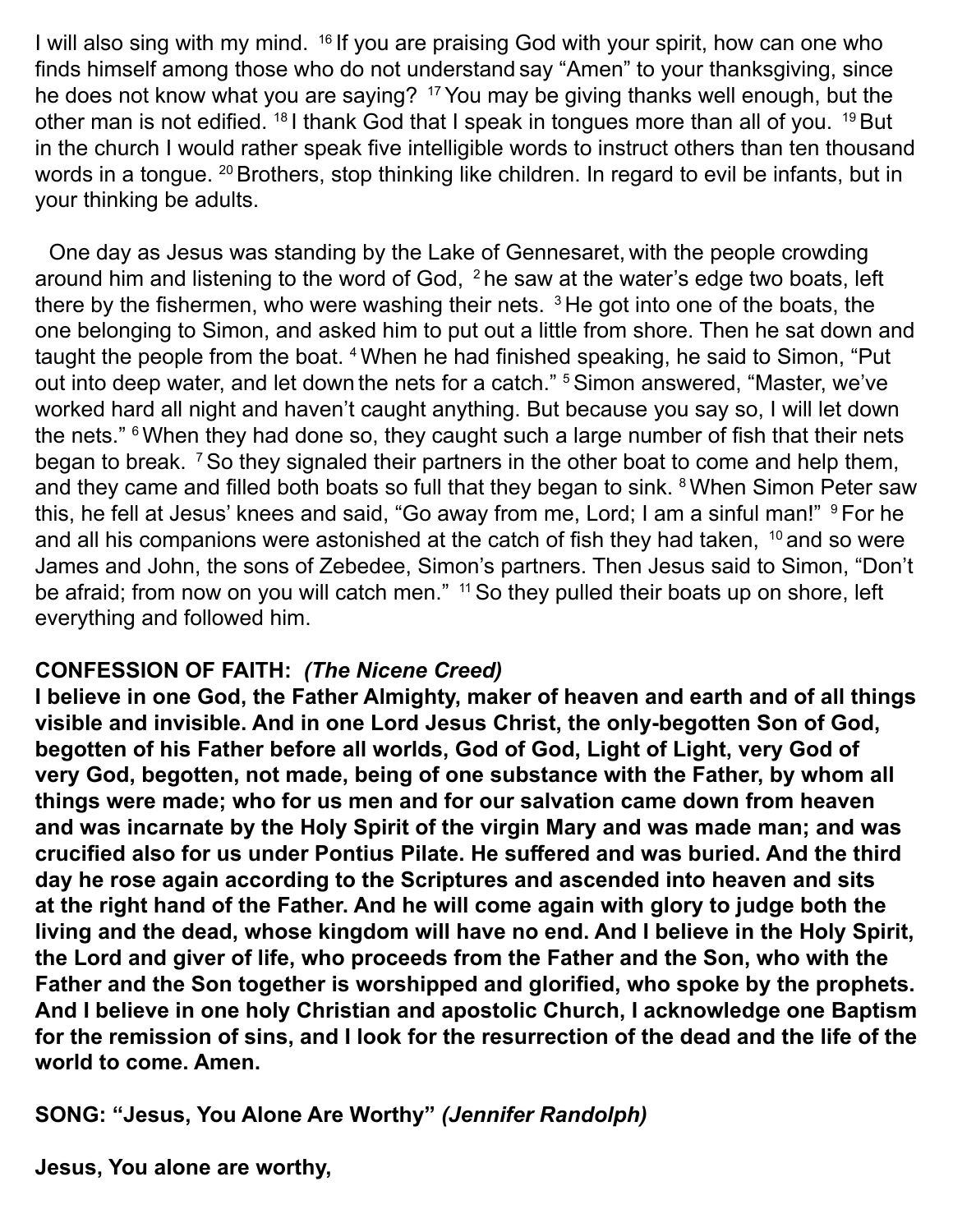**And I sing this song to You; Jesus, You, alone are worthy, I will worship none but You, Jesus, You alone are worthy, And I sing this song to You; Jesus, You, alone are worthy, I will worship none but You**

**Precious Lamb of God Who took away my sin, So I could enter in a new and better covenant; By Your mighty pow'r You ripped the veil in two, So I could come to You, And be with You forever!** 

**Jesus, You alone are worthy, And I sing this song to You; Jesus, You, alone are worthy, I will worship none but You.**

**Like the four and twenty elders 'Round Your throne Who worship You alone, I cast my crown before You now; Ev'ry knee will bow And ev'ry tongue proclaim The splendor of Your name, Your kingdom reigns forever!** 

**Jesus, You alone are worthy, And I sing this song to You; Jesus, You, alone are worthy, I will worship none but You.** *(C. 1985 Integrity's Hosanna! Music. Used by permission. CCLI 522460)*

**SERMON: Isaiah 6:1-8 "In Service of His Majesty"**

**THE OFFERING** 

**PRAYERS**

**CALL TO THANKS AND PRAISE**

**HYMN OF ADORATION:** *(Sung together, LSB p. 208)*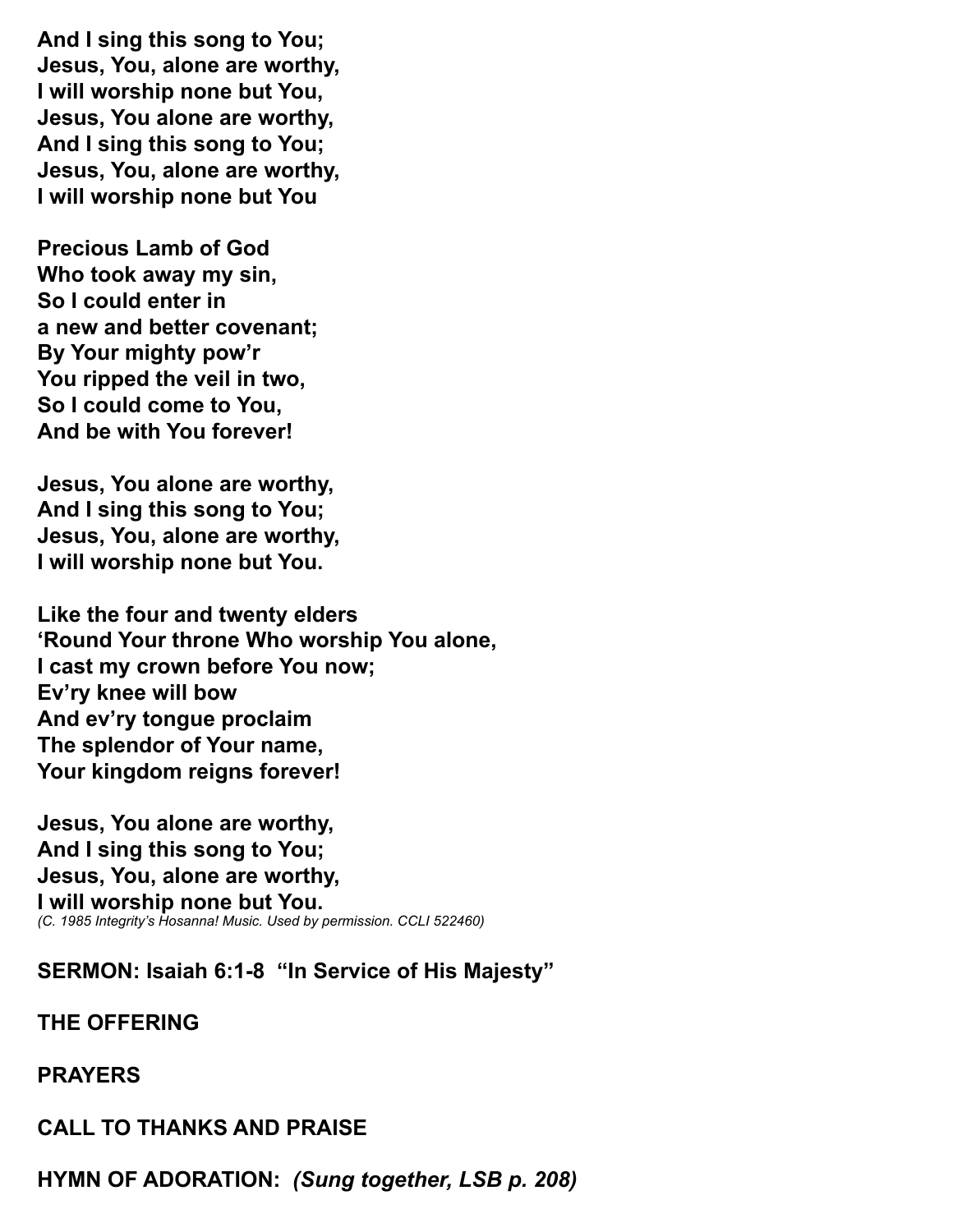**Holy, holy, holy Lord God of Sabaoth adored; Heav'n and earth with full acclaim shout the glory of Your name. Sing hosanna in the highest, sing hosanna to the Lord; Truly blest is He who comes in the name of the Lord!**

#### **THE LORD'S PRAYER**

**People: Our Father who art in heaven, Hallowed be Thy name; Thy kingdom come; Thy will be done on earth as it is in heaven; Give us this day our daily bread; And forgive us our trespasses, as we forgive those who trespass against us; And lead us not into temptation; But deliver us from evil; For thine is the kingdom and the power and the glory forever and ever. Amen.**

## **WORDS OF INSTITUTION**

IN THE SACRAMENT OF HOLY COMMUNION WE BELIEVE *our Lord Jesus Christ comes to us with His body and blood given and shed for the forgiveness of sins (Matt 26:26-28). In it we are united with him and with the whole Church. Baptized and confirmed Christians who believe, by the guidance of the Holy Spirit, that Christ's body and blood are present in the bread and wine of the Sacrament, who acknowledge their sin, set aside any refusal to forgive (Matt 6:15), are sorry, repent (Mark 1:15) and look to Christ alone for forgiveness and strength to live the new life, are welcome to eat and drink at the Lord's table in remembrance of Him. (1 Cor 11:25-25) You may register for Communion as the Friendship Folder is passed to you in the pew. If you have any questions, please speak to the Pastor or a Lay Minister before communing.*

#### **DISTRIBUTION OF THE LORD'S SUPPER**

*(Instrumental music)*

**HYMN OF THANKS:** *(Sung together, LSB p. 211)*

**O Lord, now let Your servant Depart in heav'nly peace, For I have seen the glory Of Your redeeming grace; A light to lead the Gentiles Unto Your holy hill, The glory of Your people, Your chosen Israel.**

**All glory to the Father, All glory to the Son, All glory to the Spirit, Forever Three in One; For as in the beginning, Is now shall ever be, God's triune name resounding Through all eternity.**

#### **BENEDICTION**

**SONG:** *"He is Exalted" (Twila Paris)*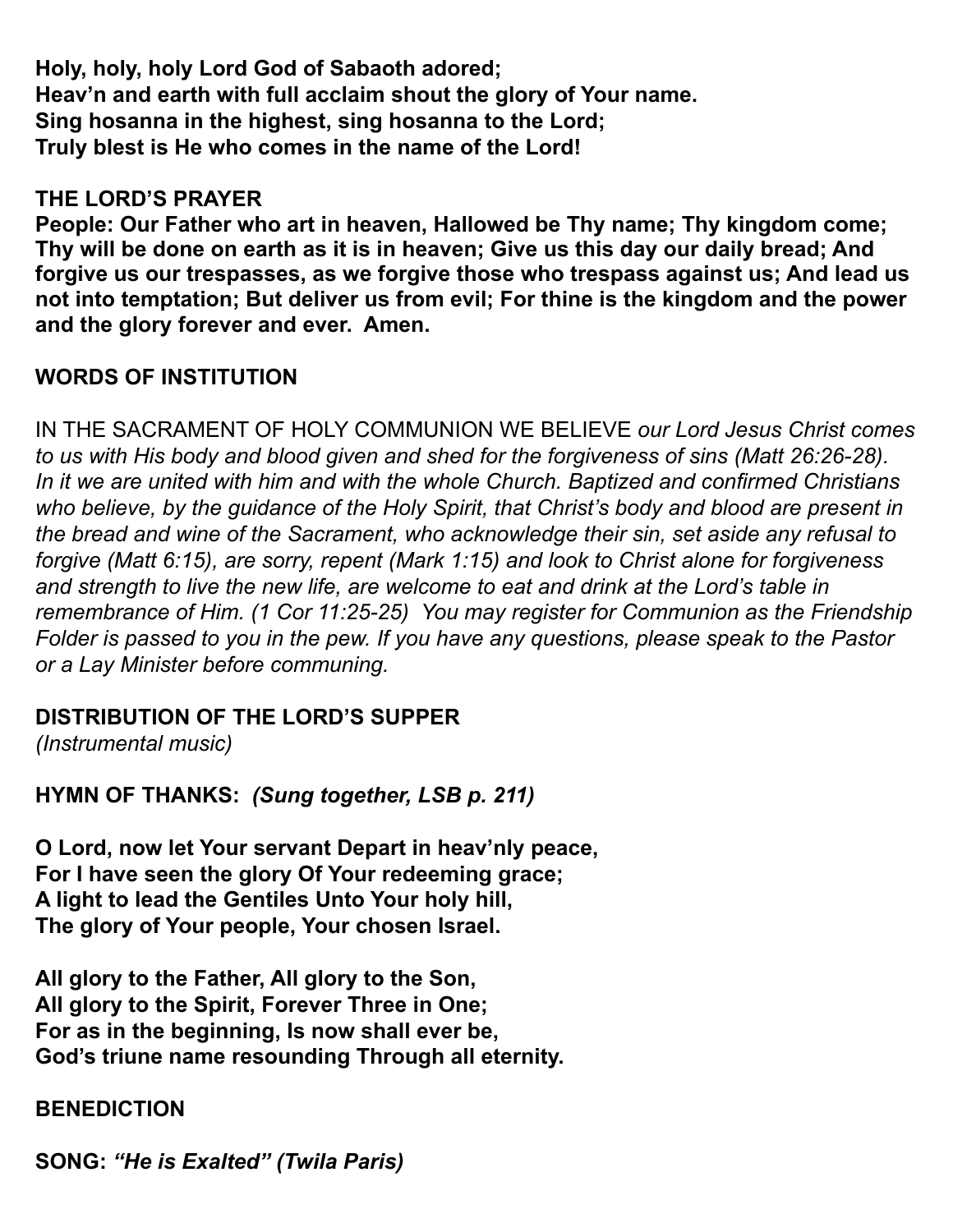**He is exalted, the King is exalted on high. I will praise Him. He is exalted, forever exalted and I will praise His name!**

**He is the Lord. Forever His truth shall reign. Heaven and earth rejoice in His holy name. He is exalted, the King is exalted on high!**

**He is exalted, the King is exalted on high. I will praise Him. He is exalted, forever exalted and I will praise His name!**

**He is the Lord. Forever His truth shall reign. Heaven and earth rejoice in His holy name. He is exalted, the King is exalted on high!** *(C. 1985 Straight Way Music. Used by permission. CCLI #522460)*



## *2022 Lent Series Holy Emmanuel*

Each Lent we remember the events that took place during the last week of Jesus' life leading up to the cross. The season of Lent isn't just a history lesson though. Those events tell us something about the Savior of the world, and the life we live when we trust in Jesus for forgiveness and salvation.

Come and join us this Lent as we look at Jesus' life, and find new meaning for our own lives under the theme: "Midweek Meditations."

| 3/2/22  | Ash Wednesday      | Isaiah 41:14     | "When Feeling Like a Worm"                                          |
|---------|--------------------|------------------|---------------------------------------------------------------------|
| 3/9/22  | Lent I             | Luke 22:14-34    | "The Upper Room: A Place of Grace"                                  |
| 3/16/22 | Lent II            | Mark 14:32-42    | "Gethsemane: A Place of Temptation"<br>or "When Good Places Go Bad" |
| 3/23/22 | Lent III           | Luke 22:54-62    | "The Courtyard: A Place of Renewal"<br>or "What's in a Look?"       |
| 3/30/22 | Lent IV            | Matthew 27:11-19 | "What Wonderous Love - Before Pilate"                               |
| 4/6/22  | Lent V             | John 19:25-27    | "Behold Your Son. Behold Your Mother"                               |
| 4/14/22 | Maundy Thursday    | Matthew 26:17-30 | "The King's Feast" or "The Only<br>Passover That Didn't Work!"      |
| 4/15/22 | <b>Good Friday</b> | Misc. passages   | "Love Hurts"                                                        |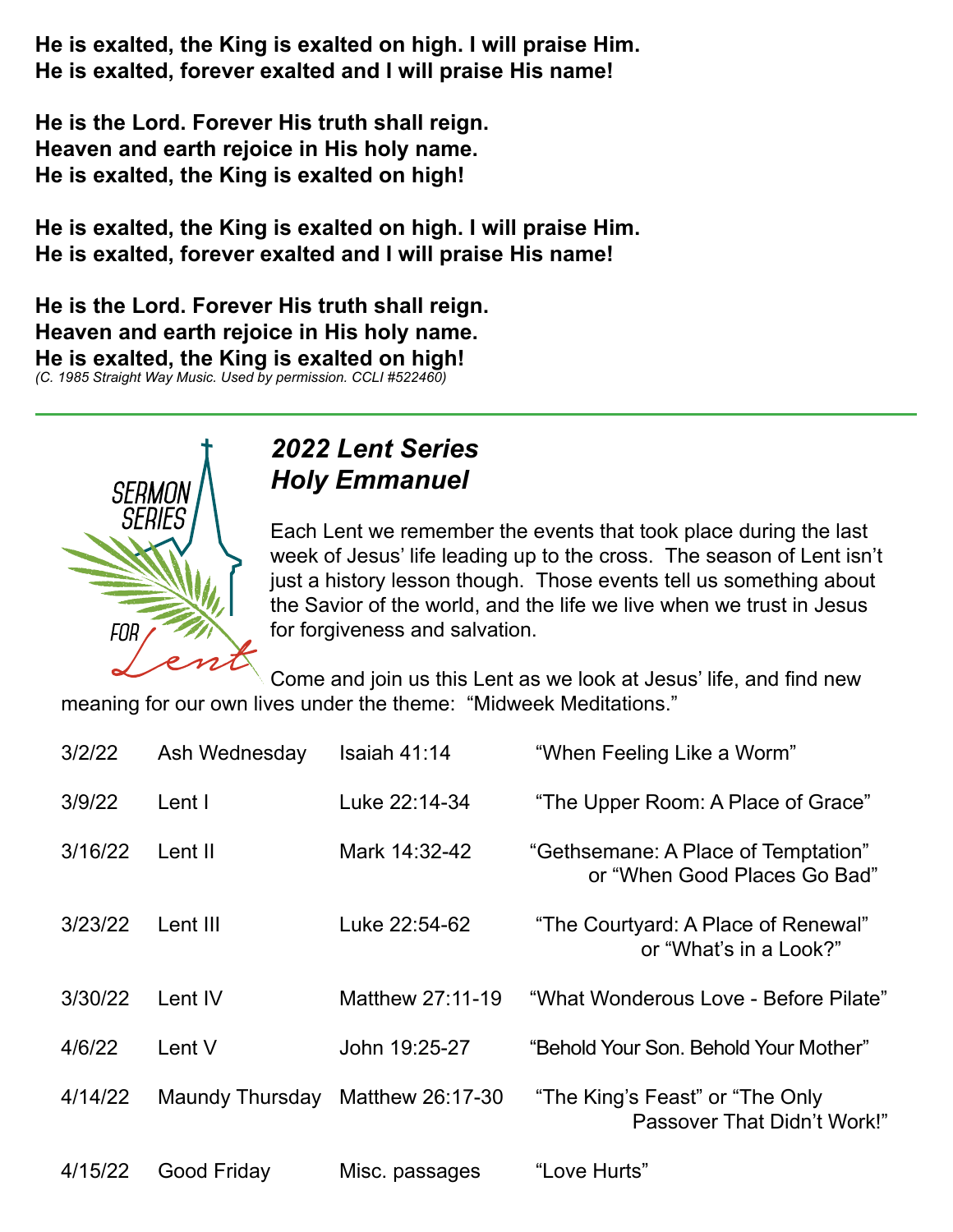

*Please include the following friends and happenings in your personal prayers*

*For God's Blessing On Their Medical Treatment* - Richard St Martin

*Our Home bound & Those In Care Centers* - Pat Hibben - John Arne - Vera Marko - Lillian Prok - Sharon Bliven -

Lorraine McKay - Marion Michalik - ee Dolny

#### *Our Local & Global Mission Ministries*

-Rev Dr. Dan & Dr. Joan Jastram, Northern Asia (Recipients of our "Together In Mission")

-Rev. Blidi Minely, Liberia, Africa (Recipient of our "Care Barrels")

#### *Local & Global Concerns*

-For Health & Safety in this COVID 16 Pandemic

-For a spirit of unity and Godliness among the leadership of The United States of America and President Biden



**Adult Bible Class: Meets on Sundays at 8:30am-9:15am. Meets on Sundays at 8:30am-9:15am. Also meets on Tuesdays at 11am-noon. Also meets on Tuesdays at 11am-noon. Location: Church fellowship hall. Location: Church fellowship hall. Adult Bible Class: Also meets on Treedom of 44s** w meets on Tuesuays at Train-noon.<br>Leecties - Church fellowship hell **LUCATION.** UNDER TURNSTIP ROOM. **Meets on Sundays at 8:30am-9:15am. L**utation. Undition

Topic: Both classes are the same. **LULLPERA** We are currently finishing up our look at the  $\left|\right|$ **book of Revelation.**





#### **PROVIDING EXCELLENT**  Academic Preparation

- Developing love for and excitement about learning
- Training minds for success at the next academic level
- Excelling at reading, writing and effective communication
- Creating a strong work ethic,
- critical thinking skills and the ability to relate well with others

1,885 .<br>Schools

with more than



35 Districts

Sharing the life-changing message of Jesus' love

students, their families and the community 200,000 students, their

# Faithful Christian Disciples

- and mercy
- 

#### Learn more:

888-THE LCMS (843-5267) *lcms.org/school-ministry* **AV000** 

- Being transformed by God's Word
- Clinging to the cross of Jesus